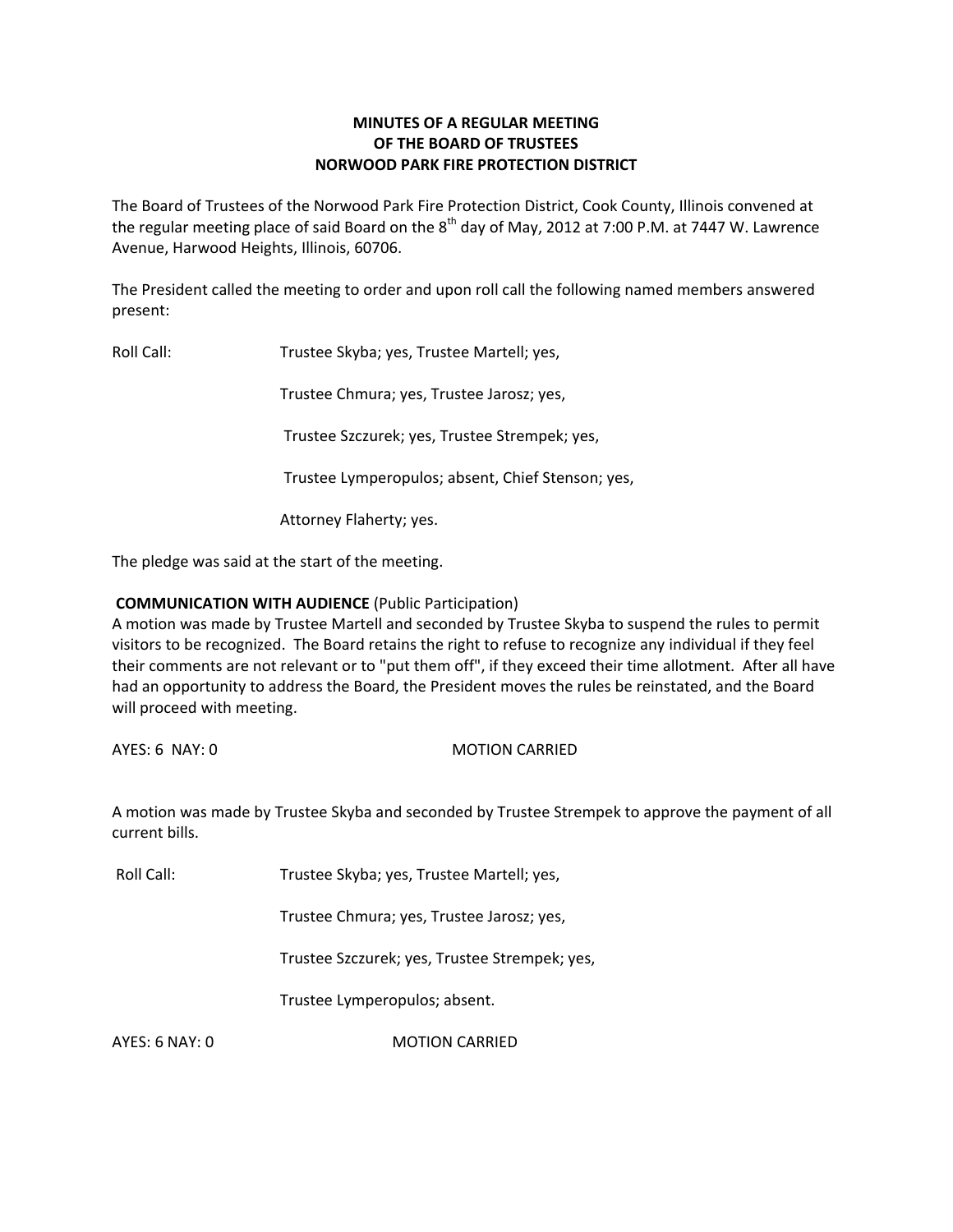A motion was made by Trustee Jarosz and seconded by Trustee Szczurek to approve the minutes of the Regular meeting held on April  $10^{th}$ , 2012.

| Roll Call:     | Trustee Skyba; yes, Trustee Martell; yes,     |
|----------------|-----------------------------------------------|
|                | Trustee Chmura; yes, Trustee Jarosz; yes,     |
|                | Trustee Szczurek; yes, Trustee Strempek; yes, |
|                | Trustee Lymperopulos; absent.                 |
| AYES: 6 NAY: 0 | <b>MOTION CARRIED</b>                         |
|                |                                               |

#### **TREASURER'S REPORT**

Schedule of Assets (Arising from Cash Transactions) April 30, 2012

## Assets

| Checking and money market accounts (interest rate-APY):  |                    |
|----------------------------------------------------------|--------------------|
| Plaza Bank checking (0.046%)                             | \$1,458            |
| Plaza Bank money market (0.295%)                         | 1,172,519          |
| Plaza Bank checking- Public Education                    | 573                |
| Plaza Bank ambulance billing money market (0.295%)       | 509,081            |
| Plaza Bank-Medical 1003102                               | 3,318              |
| Suburban Bank & Trust                                    |                    |
| Total checking and money market accounts                 | 1,686,949          |
| Certificates of deposit (interest rate and maturity):    |                    |
| Plaza Bank (0.65%, 03/02/13)                             | 615,054            |
| Belmont Bank and Trust (1.20% 08/23/12)                  | 524,738            |
| Plaza Bank (0.85% 01/17/13)                              | 123,101            |
| Plaza Bank (0.65% 03/18/13                               | 417,541            |
| Plaza Bank (1.00% 06/23/12)                              | 466,733            |
| Belmont Bank (1.20% 08/21/12)                            | 501,652            |
| Belmont Bank (1.00% 07/19/12)                            | 356,205            |
| Total certificates of deposit                            | 3,005,024          |
| Total checking, money market and certificates of deposit | <u>\$4,691,973</u> |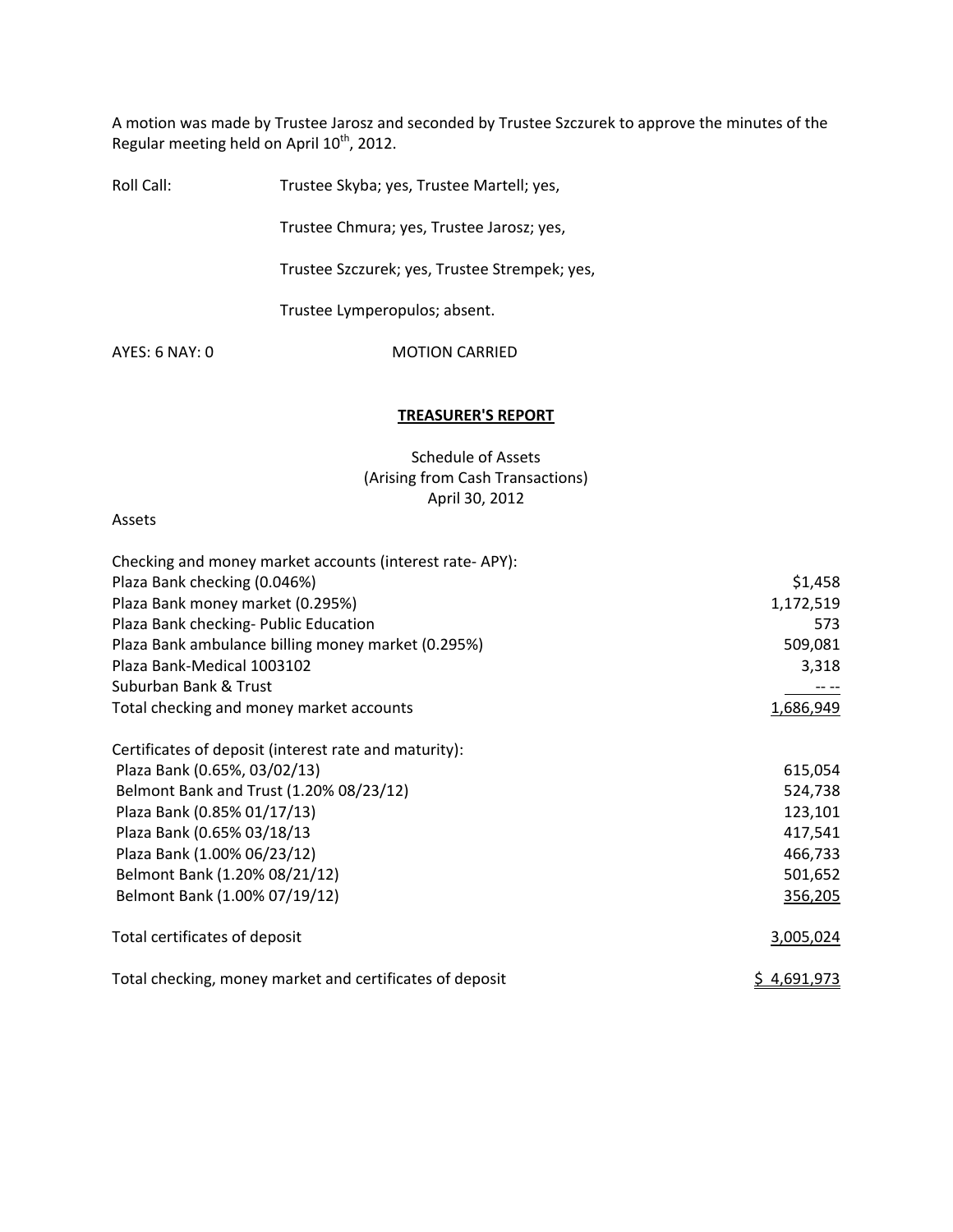Motion by Trustee Skyba, seconded by Trustee Strempek to approve the Treasurer's report as presented from the Financial Statement for April 2012**.**

Trustee Martell stated that most of the CD's have matured, we have 3 CDs at Belmont that are due in the future and that rates are still going down.

Roll Call: Trustee Skyba; yes, Trustee Martell; yes,

Trustee Chmura; yes, Trustee Jarosz; yes,

Trustee Szczurek; yes, Trustee Strempek; yes,

Trustee Lymperopulos; absent.

AYES: 6 NAY: 0 MOTION CARRIED

## **Chiefs Report:**

All Trustees received a copy of the alarm report.

All Trustees received a copy of the inspection report along with the list of completed inspections for this month.

I notified everybody that we did not receive the grant for the air packs. Air one is still holding the 20 packs at the discounted price. The original price was over \$100,000 for 21 packs. We will get 20 packs for \$64,000. We would like to add another pack and a RIT pack in 2013 when we receive the safety grant from IPRF. I would like to have a meeting with the Building and Equipment committee; I will wait until Trustee Lymperopulos comes back from vacation to schedule. Next year maybe we can add more equipment to the packs. We will have it on the agenda in June with a July delivery. It will be part of the new budget.

There are two different cars on the group purchase at this time. The first one is the Impala from Green Chevrolet in Jacksonville IL. The price is about \$19,000 with another \$2,000 for the emergency lights and the transfer of the radio, for a total of approximately \$21,000. The other vehicle is a Ford Taurus from Currie Ford, which John and I went and test drove, for \$25,000 with another \$2,000 for lights, siren and radio transfer totaling \$27,000. I will have it on the June agenda with a July delivery if the committee agrees. This will also be part of the new budget.

The new engine is here, the men will be working on mounting equipment, loading hose, pumping and drivers training. The vehicle should be in service by June 1<sup>st</sup>. The other engine will go to the broker on June 2nd. We have a balance due of \$1,973.83 due to the changes we made at final inspection. The total cost comes to \$456,220.03.

I notified everybody that we received a lawsuit this past week. This happened two years ago when a Firefighter was out doing inspections. He was stopped at an intersection when a woman on a bike ran into the front of the car. Our insurance company is aware and they said their legal team would be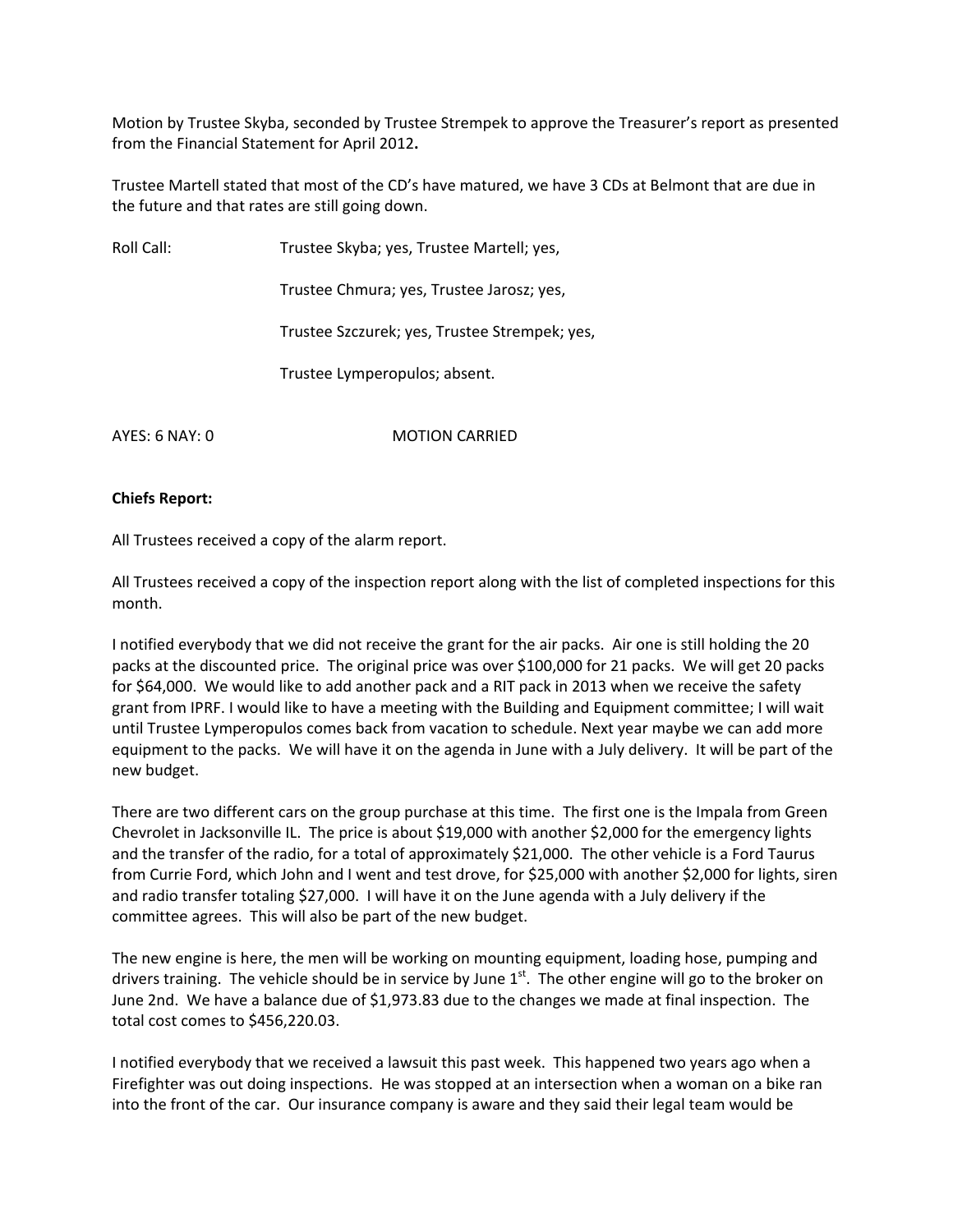contacting us. Trustee Chmura asked what the deductible is, the Chief said \$500. Attorney Flaherty stated that whatever the deductible is then that is what the department will be responsible for as far as legal fees. Discussion.

Last week our men went out and collected money for Burn Camp. They did a great job and collected \$9,000.00 over three days. This will allow them to sponsor several kids for burn camp.

I have been in contact with Kurt Hoffman from Baker and Baker and asked for a quote for the audit for this year. This past year went well and everything was done in a timely manner.

The bathroom remodel is ongoing; the shower doors have been installed. The vanity cabinets are here and we are waiting for the mirrors, urinals and the marble tops for the vanities. We hope to have it done by the end of the fiscal year.

The reappointment of Commissioner Golebiowski is on the agenda. He filled the term of Trustee Lymperopulos. He did a great job and is dedicated to the department. I contacted him and he is very interested in continuing on as a Commissioner.

A motion was made by Trustee Martell and seconded by Trustee Skyba to accept the Chiefs report as presented for April 2012.

AYES: 6 NAY: 0 MOTION CARRIED

#### **Presidents Report:**

Trustee Chmura stated that he will cover things in other parts of the meeting.

Attorney Shawn Flaherty discussed the changes he would like to see with the way we prepare our budget. Discussion. Also discussed the law that passed in regards to the Open Meetings Act and what needs to be done to be compliant.

Trustee Martell asked about the IMRF salary posting for the total compensation package. Attorney Flaherty said they are taking the conservative stance that all salaries need to be posted.

#### **Committee Reports:**

Finance Committee‐ Trustee Chmura stated that Baker and Baker have sent an engagement letter for the audit at a cost of \$21,550 if there are no problems then it will be placed on the next agenda.

Building and Equipment Committee‐ Chairman Trustee Szczurek stated the chief covered most of it and they will be having a meeting about the Air packs and new squad soon.

Technology and PR Media Committee‐ Chairman Strempek stated nothing to report at this time.

Policy Committee‐ Chairman Trustee Skyba stated nothing to report at this time.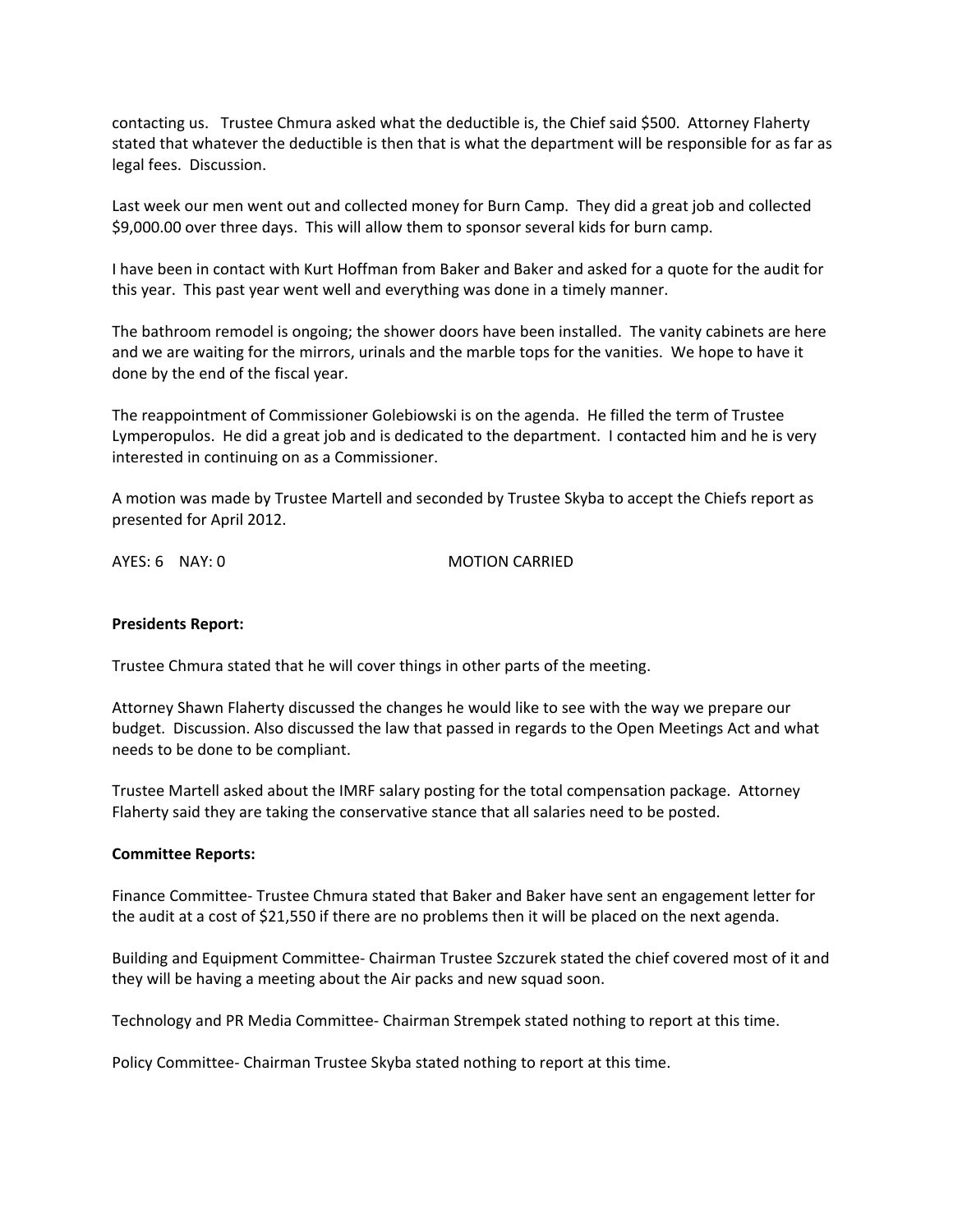Pension Fund- Trustee Martell stated it was a long meeting. The new accountants for the pension fund did an audit of the records and discovered an overpayment to a retiree, a possible underpayment to a widow and possible errors on the 1099's. There may be possible restitution from the pension fund. MB Financial made changes and things were supposed to be invested a certain way and they were not. Discussion on the Investment Policy. Approved the actuarial amount for the District which will reduce the pension liability.

## **Old Business:**

None.

## **New Business**:

Motion made by Trustee Martell and seconded by Trustee Skyba to reappoint Andrew Golebiowski as Fire Commissioner of the Norwood Park Fire Protection District for a three year term, from June 1, 2012 to May 31, 2015.

Roll Call: Trustee Skyba; yes, Trustee Martell; yes,

Trustee Chmura; yes, Trustee Jarosz; yes,

Trustee Szczurek; yes, Trustee Strempek; yes,

Trustee Lymperopulos; absent.

AYES: 6 NAY: 0 MOTION CARRIED

Motion by Trustee Skyba and seconded by Trustee Szczurek to approve the change of our Insurance Broker from Wells Fargo to American Westbrook Insurance Services, LLC.

Roll Call: Trustee Skyba; yes, Trustee Martell; yes,

Trustee Chmura; yes, Trustee Jarosz; yes,

Trustee Szczurek; yes, Trustee Strempek; yes,

Trustee Lymperopulos; absent.

AYES: 6 NAY: 0 MOTION CARRIED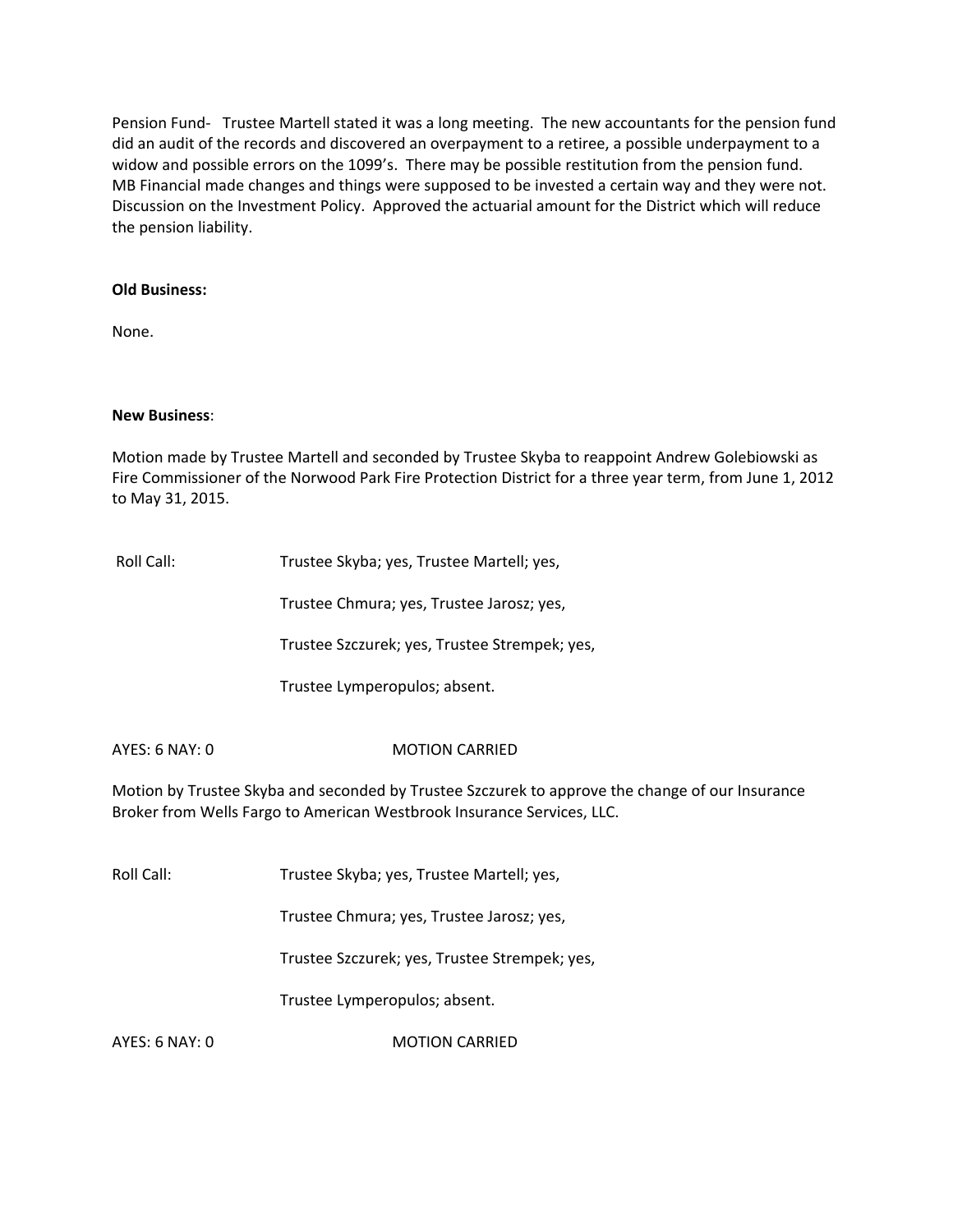Motion by Trustee Jarosz and seconded by Trustee Martell to approve the payment of \$1,973.83 for the additions and changes made at the final inspection to the 2012 Pierce Pumper.

| Roll Call:     | Trustee Skyba; yes, Trustee Martell; yes,     |
|----------------|-----------------------------------------------|
|                | Trustee Chmura; yes, Trustee Jarosz; yes,     |
|                | Trustee Szczurek; yes, Trustee Strempek; yes, |
|                | Trustee Lymperopulos; absent.                 |
| AYES: 6 NAY: 0 | <b>MOTION CARRIED</b>                         |

Motion by Trustee Martell and seconded by Trustee Skyba to go into Closed Session to discuss personnel, litigation, Collective Bargaining Agreement negotiations, the possible release of Closed Session Minutes and to approve the Closed Session Minutes from April  $10^{\text{th}}$ , 2012.

Roll Call: Trustee Skyba; yes, Trustee Martell; yes,

Trustee Chmura; yes, Trustee Jarosz; yes,

Trustee Szczurek; yes, Trustee Strempek; yes,

Trustee Lymperopulos; absent.

AYES: 6 NAY: 0 MOTION CARRIED

Went into Closed Session at 7:33 P.M.

Returned from Closed Session at 7:48 P.M., all present except for Trustee Lymperopulos.

Motion by Trustee Strempek and seconded by Trustee Skyba to approve the destruction of Closed Session audio tapes, up to and including October 2010.

Roll Call: Trustee Skyba; yes, Trustee Martell; yes,

Trustee Chmura; yes, Trustee Jarosz; yes,

Trustee Szczurek; yes, Trustee Strempek; yes,

Trustee Lymperopulos; absent.

AYES: 6 NAY: 0 MOTION CARRIED